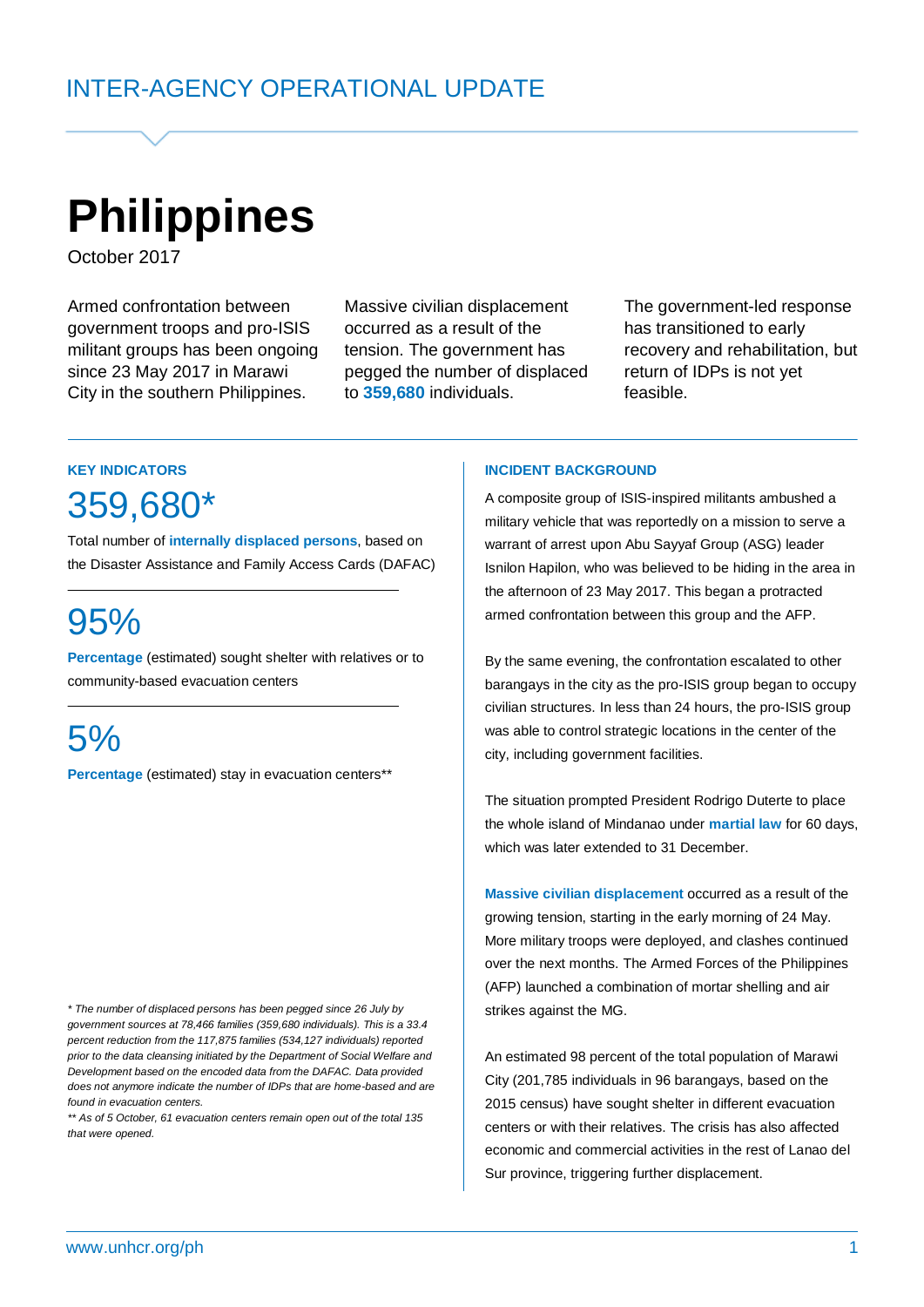# Update On Achievements

### **Context**

A number of IDPs, especially those who were staying with host families, have been moving from one location to another. Others have returned to some villages in Marawi that have been cleared by the military, although the authorities have not given any advice on which areas are safe for return. A key reason for movement is that dwindling or delayed government assistance (food and non-food items) has caused some of these families to look for other means to secure basic services. Delivery schedules of government aid have been erratic. IDPs are also unable to access information relevant to this concern.

UNHCR is also in partnership with other actors to address prevailing protection concerns, namely the lack of documentation and lack of freedom of movement, which has restricted the movement of IDPs, and the lack of access to relevant information for IDPs.



*Dwindling assistance is a prevailing concern for most IDPs, more than four months into the Marawi conflict. UNHCR/A. Gonzales/September 2017*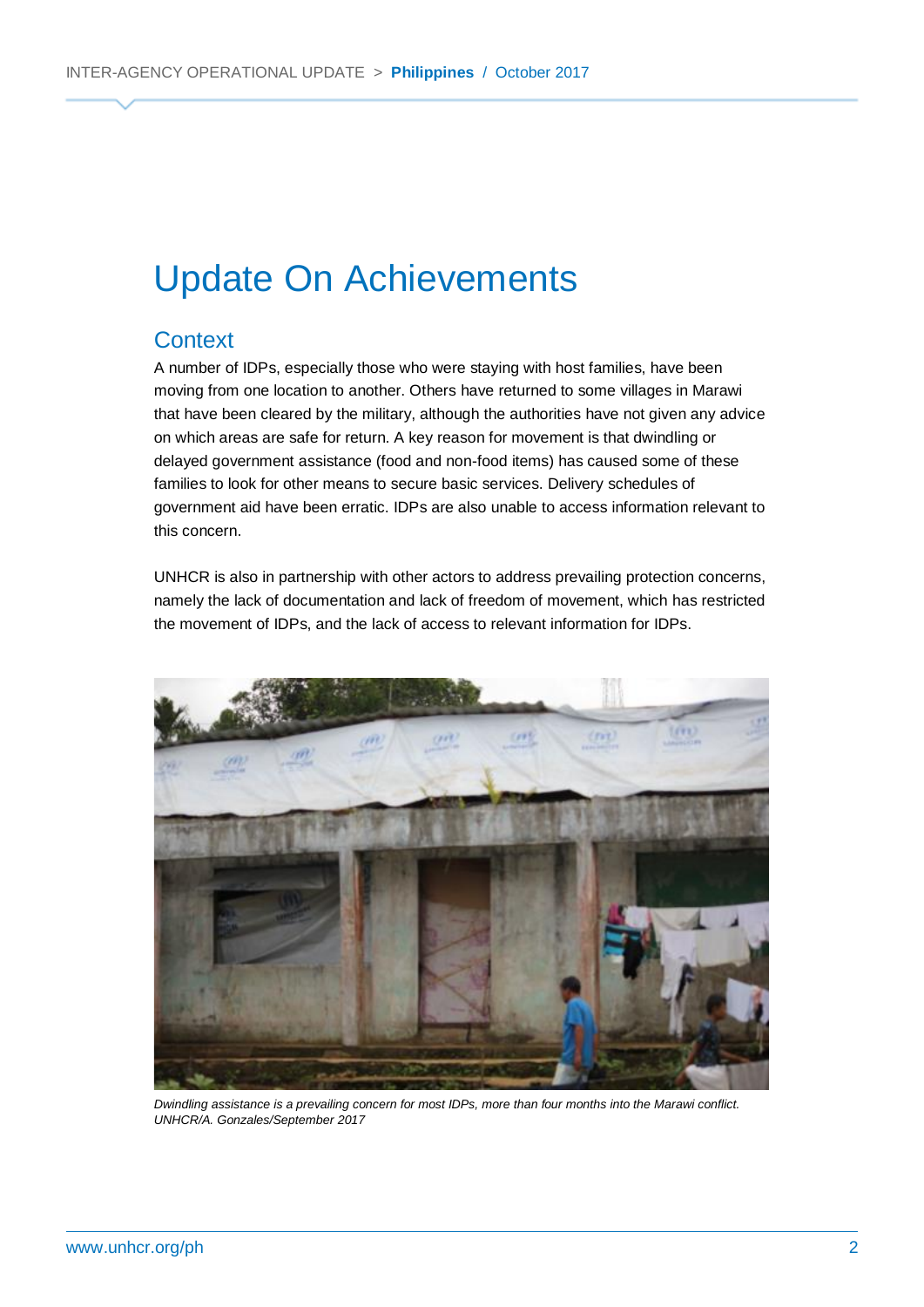

*Near an evacuation center in Saguiaran, IDP families have taken to occupy abandoned buildings nearby for temporary shelter. UNHCR/A. Gonzales/September 2017*

### **Achievements**



#### **Achievements and Impact**

■ UNHCR spearheaded a massive **Intention and Needs Assessment survey** in August participated by 5 UN agencies (IOM, OCHA, UNHCR, UNICEF, WFP), 3 INGOs (CFSI, Oxfam, Samaritan's Purse) and 17 NGOs/CSOs deploying 205 field enumerators in 3 cities and 30 municipalities. The survey yielded 14,491 respondents, which is **18.47%** of the 78,466 families registered with Department of Social Welfare and Development (DSWD). The initial findings have been handed to the Secretary of National Defense who concurrently heads the Task Force Bangon Marawi, which is in charge of the early recovery and rehabilitation efforts of the government.

#### **Identified Needs and Remaining Gaps**

■ The IDPs are subject to lack of documentation and lack of freedom of movement, which has restricted their movement. The IDPs are also subject to the lack of access to relevant information.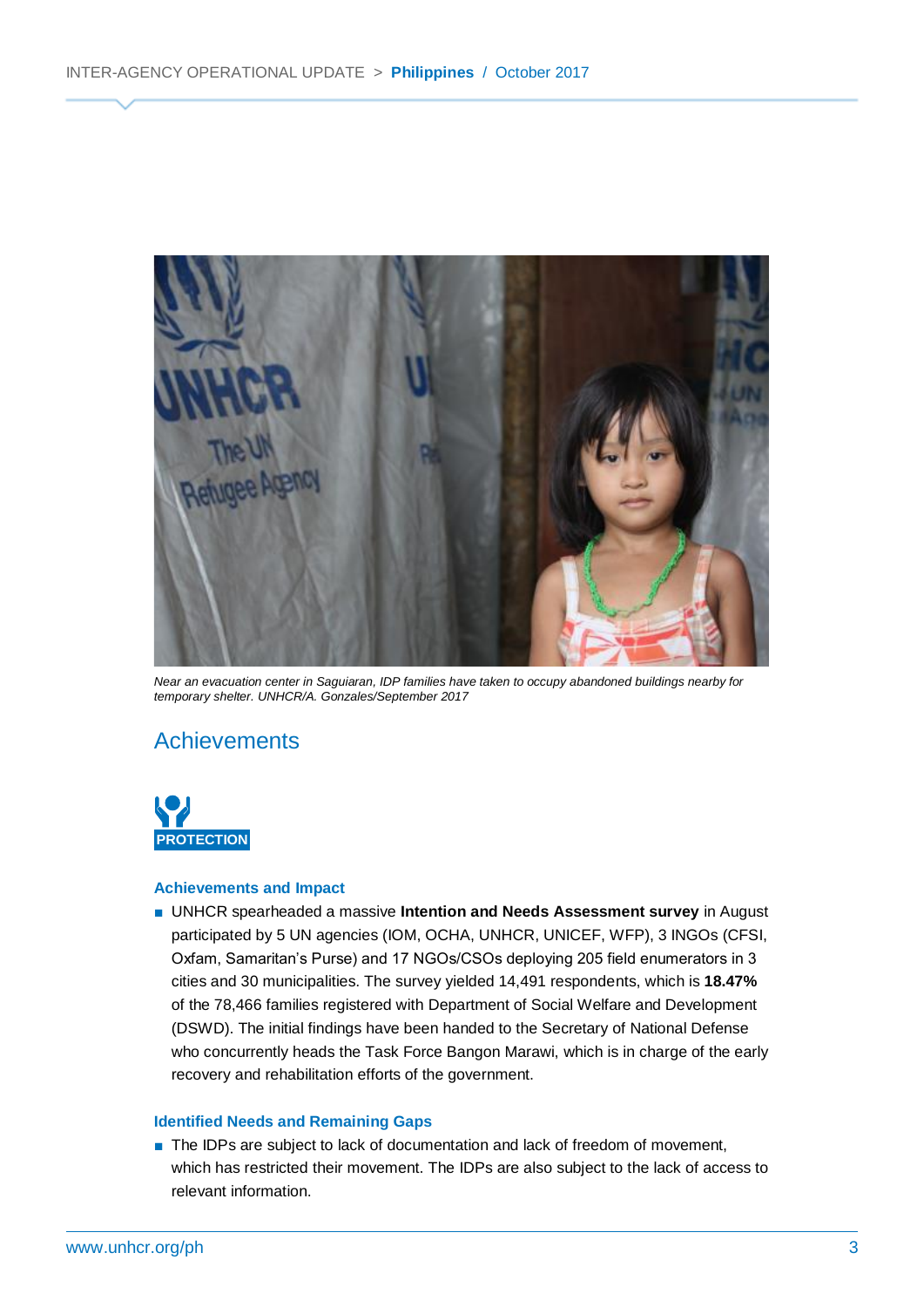- In relation to freedom of movement, IDPs continue to fear for their safety due to **lack of identification documents amid strict security protocols**. A large number of the displaced population have left behind vital identity documents in their haste to flee the fighting in Marawi City. Loss of identity documents in the course of displacement tend to heighten protection risks including difficulties in accessing public services, such as education and health care, livelihood opportunities, limits to freedom of movement and heighten risk of harassment, exploitation or arbitrary arrest and detention. Lack of documentation also risks curtailing the ability to voluntary opt for available durable solutions after displacement.
- These rights being denied or not achieved, under martial law, exposes IDPs to prolonged detention and lack of participation of communities in the determination of the most pressing needs. All this reduces their capacity and resilience while the institutional response to address their basic needs is still weak.
- UNHCR, through funding from UN CERF, has explored a partnership with the Philippine Health Insurance Corporation (PhilHealth), with the support of the local government and Catholic Relief Services (CRS)**.** UNHCR is working with PhilHealth for the provision of identity documents to IDPs who do not currently possess the same. Aside from addressing security issues and restrictions on movement arising from lack of documentation, which also prevents many IDPs from seeking livelihood and employment, the PhilHealth registration process and issuance of IDs will also facilitate access to basic health services for IDPs.
- Another partnership with telecommunications company Smart Communications is being forged to enhance the access of IDPs to relevant information on their rights and essential services. UNHCR is working with Smart to establish a two-way communication with the IDP population, with the objectives of informing the IDPs with their rights and access to aid, and to get their feedback on the situation on the ground.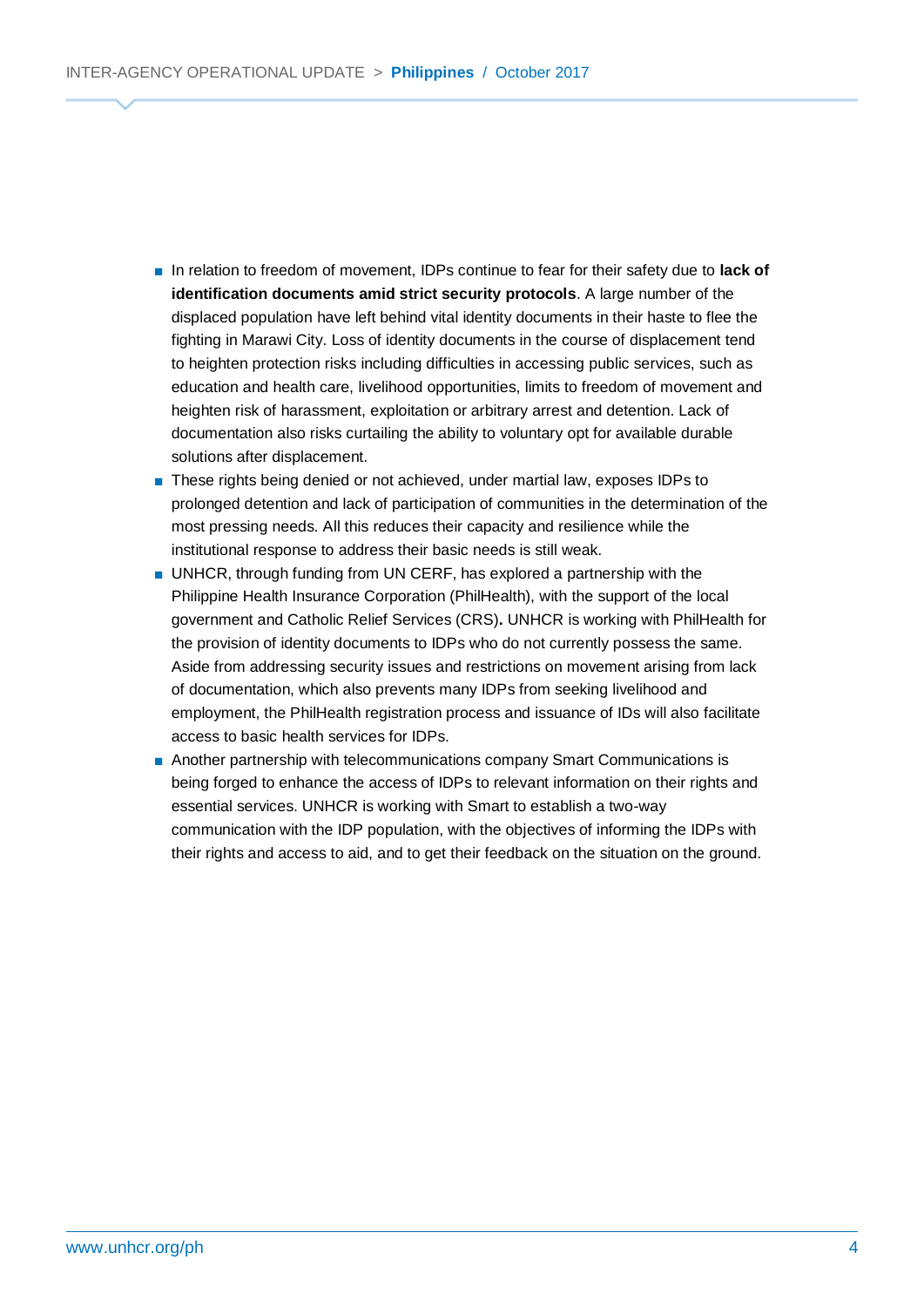

#### **Achievements and Impact**

- Through UN CERF funding, UNHCR distributed last September specialized/targeted **assistance** to meet the specific needs of extremely vulnerable individuals or those with special needs. The first batch of items distributed included wheelchairs and walking aids, mattresses and pressure relief mattresses, blankets, pillows, nebulizers, solar lights, school kits, and kitchenware sets.
- The first batch of items was distributed from 14 to 16 September 2017, where 228 **persons with special needs** from Saguiaran, Pantao Ragat, Pantar, and Balo-i received targeted assistance. The beneficiaries included the elderly and persons with disabilities.
- The distribution of the second batch of items is ongoing and is set to finish before the month ends. As of 9 October, **723 beneficiaries** have been reached and given targeted assistance.



*Latipah Macaangun was one of the elderly who received targeted assistance from UNHCR. UNHCR/A. Gonzales/September 2017*